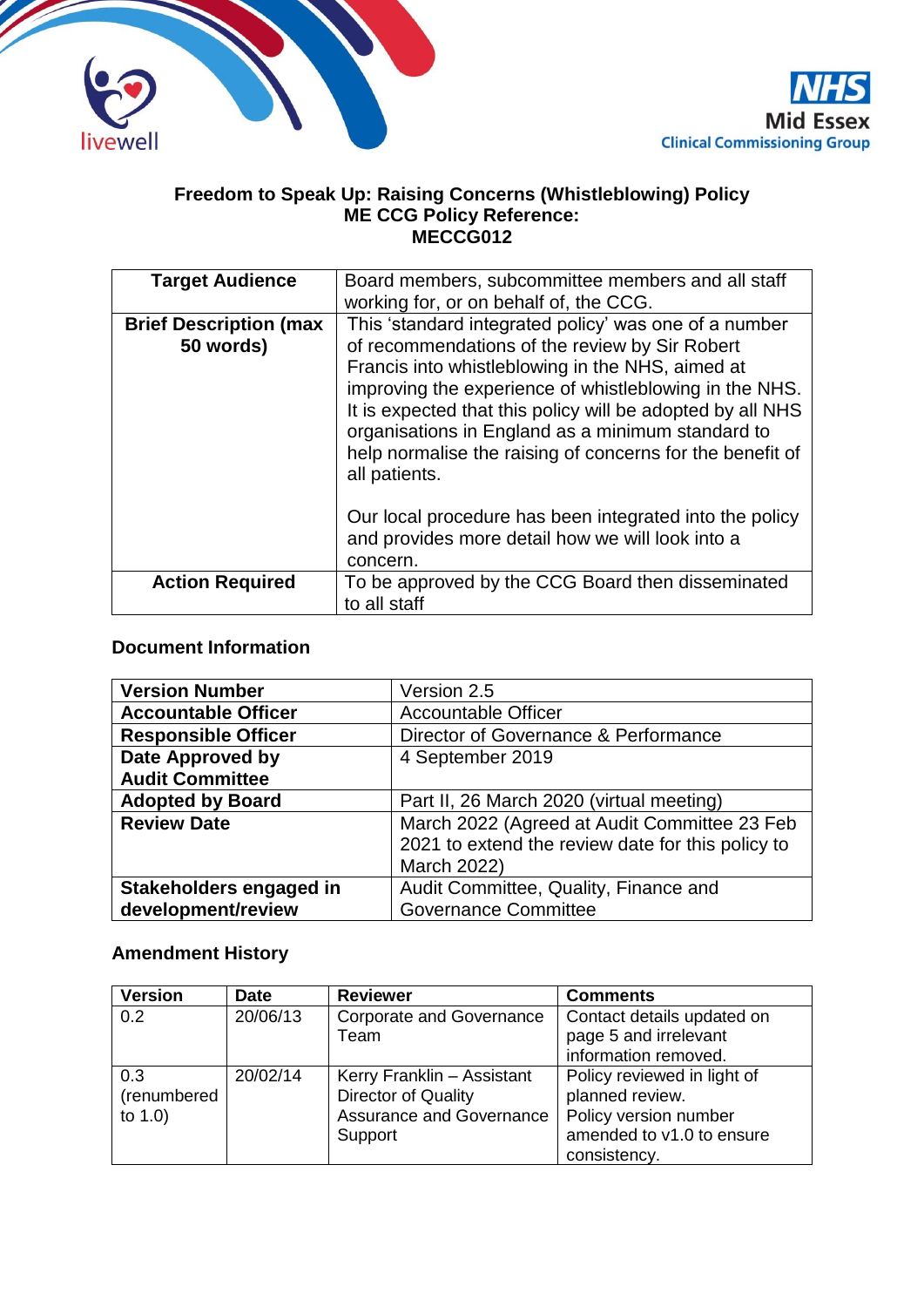| <b>Version</b> | <b>Date</b> | <b>Reviewer</b>                                                                           | <b>Comments</b>                                                                                                                                                               |
|----------------|-------------|-------------------------------------------------------------------------------------------|-------------------------------------------------------------------------------------------------------------------------------------------------------------------------------|
| 1.1            | 26/02/15    | Director of Corporate<br>Services/Head of Corporate<br>Governance                         | Section 5 (How to raise a<br>concern internally) amended<br>and contact details up-dated.                                                                                     |
| 1.2            | 09/03/2015  | <b>Audit Committee</b>                                                                    | Minor amendments made<br>following comments by Audit<br>Committee.                                                                                                            |
| 2.0            | 11/07/16    | Director of Corporate<br>Services                                                         | Complete refresh of policy to<br>reflect 'standard integrated<br>policy' template developed by<br>NHSI and NHS England for<br>adoption by all NHS<br>organisations in England |
| 2.1            | 28/09/17    | Director of Corporate<br>Services                                                         | Policy reviewed - no<br>amendments required at this<br>time. Audit Committee agreed<br>to roll the policy over for one<br>year.                                               |
| 2.2            | 31/07/18    | <b>Head of Corporate</b><br>Governance                                                    | Minor amendments made to<br>take account of revised job<br>titles, etc.                                                                                                       |
| 2.3            | 28/08/18    | <b>Audit Committee</b>                                                                    | Policy approved subject to<br>minor amendments requested<br>by Chair of Audit Committee.                                                                                      |
| 2.4            | 21/08/19    | <b>Head of Corporate</b><br>Governance<br><b>Local Counter Fraud</b><br><b>Specialist</b> | Minor amendments following<br>annual review.                                                                                                                                  |
| 2.5            | 05/03/2020  | <b>Head of Corporate</b><br>Governance                                                    | Freedom to Speak Up<br><b>Guardian Contact details</b><br>amended from Alan Hubbard<br>to John Gilham.                                                                        |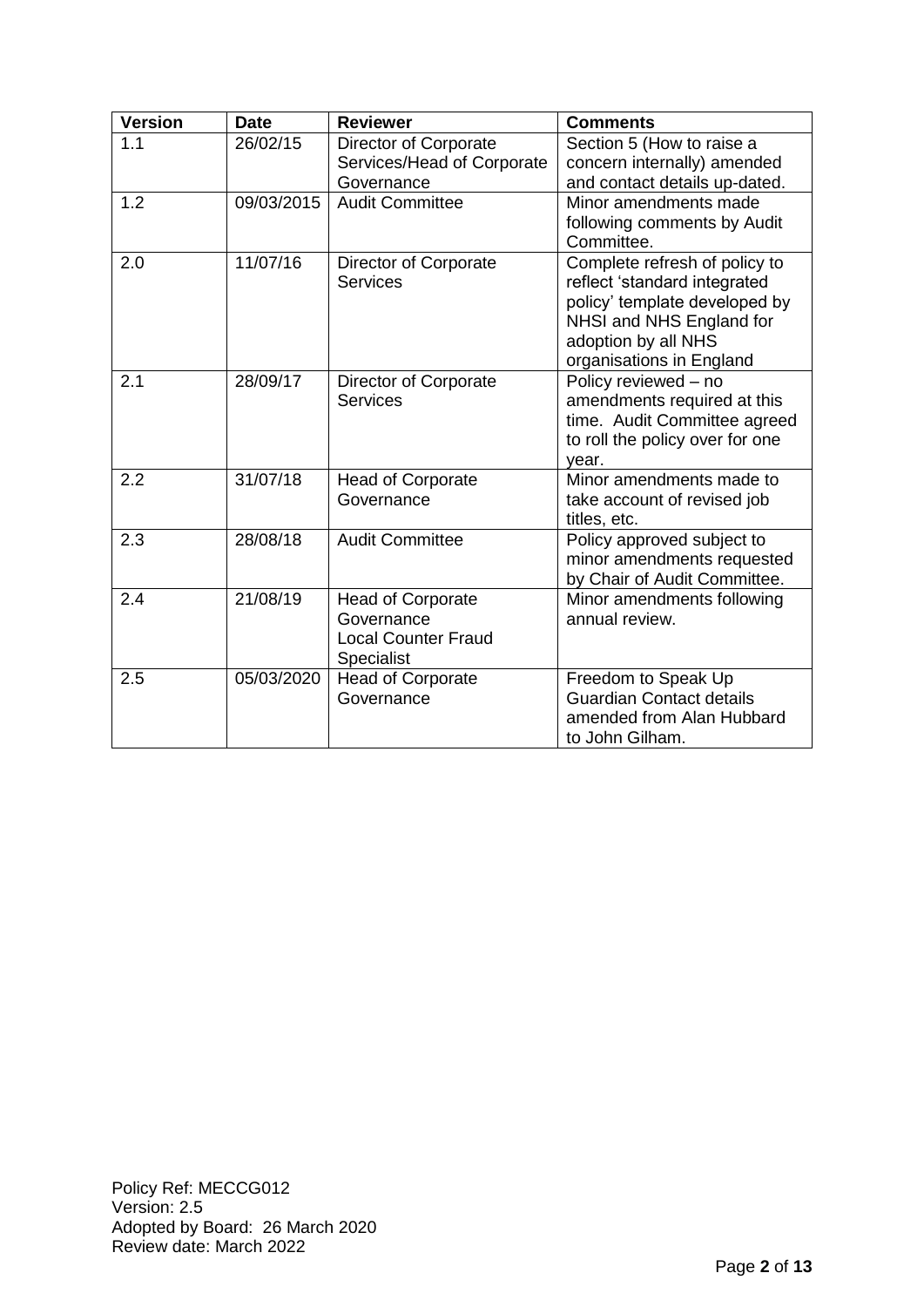### **CONTENTS**

| <b>Section</b>            | <b>Section Title</b>                                                                                                                                                                | Page No                            |
|---------------------------|-------------------------------------------------------------------------------------------------------------------------------------------------------------------------------------|------------------------------------|
| <b>Number</b>             |                                                                                                                                                                                     |                                    |
| 1.                        | Speak Up - We Will Listen                                                                                                                                                           | 4                                  |
| 2.                        | What Concerns Can I Raise?                                                                                                                                                          | $\overline{\mathbf{4}}$            |
| $\overline{\mathbf{3}}$ . | Feel Safe to Raise Your Concern                                                                                                                                                     | 5                                  |
| 4.                        | Confidentiality                                                                                                                                                                     | 5                                  |
| 5.                        | Who Can Raise a Concern?                                                                                                                                                            | 5                                  |
| 6.                        | Who Should I Raise My Concern With?                                                                                                                                                 | 5                                  |
| 7.                        | <b>Advice and Support</b>                                                                                                                                                           | 6                                  |
| 8.                        | How Should I Raise My Concern?                                                                                                                                                      | $6\phantom{1}6$                    |
| 9.                        | What We Will Do                                                                                                                                                                     |                                    |
|                           | Investigation<br>٠<br><b>Communicating With You</b><br>$\bullet$<br>How Will We Learn From Your Concern?<br>$\bullet$<br><b>Board Oversight</b><br>$\bullet$<br>Review<br>$\bullet$ | $\overline{7}$<br>7<br>8<br>8<br>8 |
| 10.                       | Raising Your Concern With an Outside Body<br>Making a 'Protected Disclosure'<br>National Guardian Freedom to Speak Up                                                               | 8<br>8<br>9                        |
| <b>Annex A</b>            | <b>Key Contact Details</b>                                                                                                                                                          | 10                                 |
| <b>Annex B</b>            | Example Process for Raising and Escalating a Concern                                                                                                                                | 11                                 |
| <b>Annex C</b>            |                                                                                                                                                                                     | 12                                 |
|                           | A Vision for Raising Concerns in the NHS                                                                                                                                            |                                    |
| <b>Annex D</b>            | <b>Regulatory Framework</b>                                                                                                                                                         | 13                                 |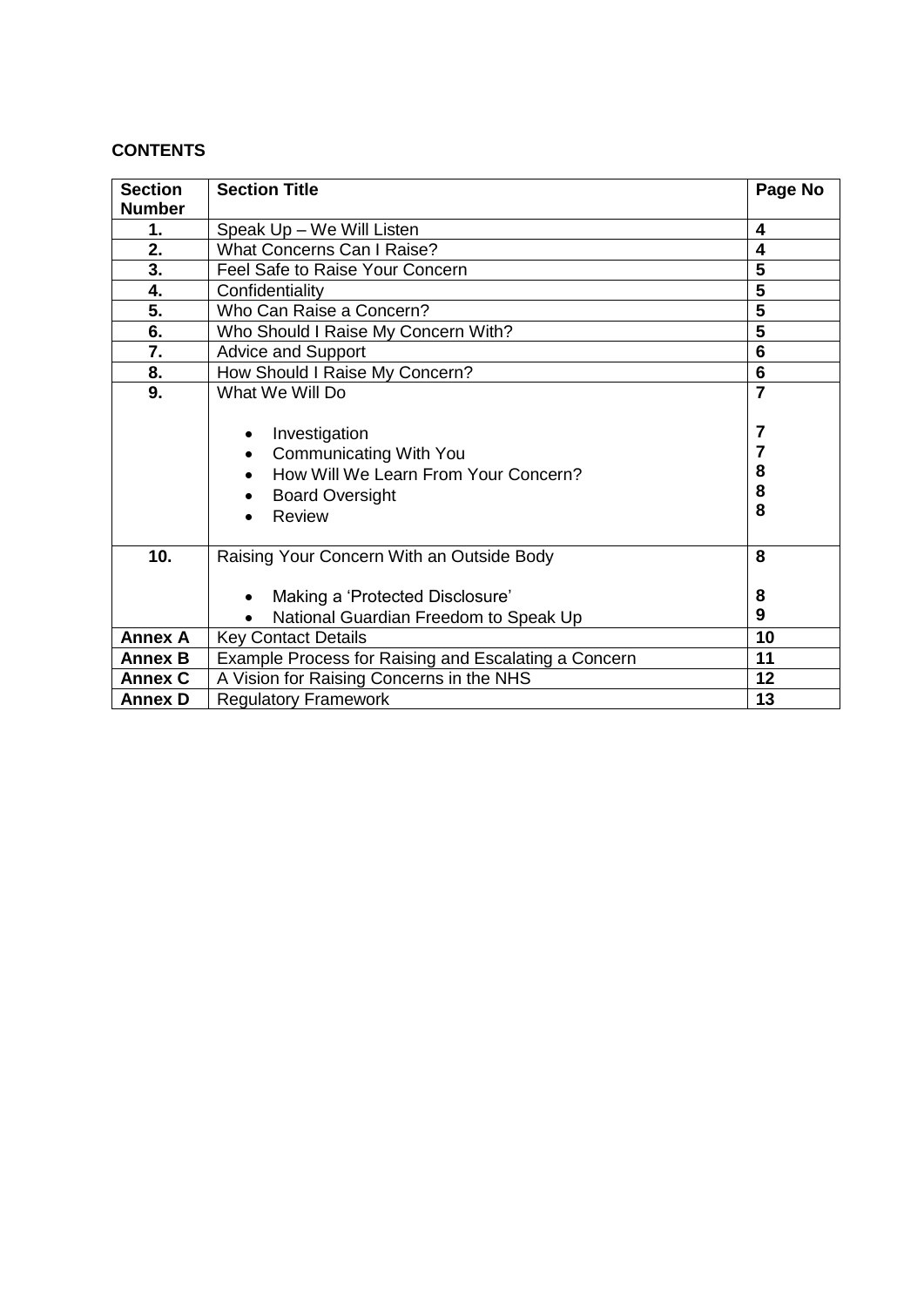- 1. SPEAK UP WE WILL LISTEN
- 1.1 Speaking up about any concern you have at work is really important. In fact, it's vital because it will help us to keep improving our services for all patients and the working environment for our staff.
- 1.2 You may feel worried about raising a concern, and we understand this. But please don't be put off. In accordance with our duty of candour, our senior leaders and entire board are committed to an open and honest culture. We will look into what you say and you will always have access to the support you need.

### 2. WHAT CONCERNS CAN I RAISE?

- 2.1 You can raise a concern about risk, malpractice or wrongdoing you think is harming the service we deliver or commission. Just a few examples of this might include (but are by no means restricted to):
	- unsafe patient care
	- unsafe working conditions
	- inadequate induction or training for staff
	- lack of, or poor, response to a reported patient safety incident
	- suspicions of fraud (which must be reported to our Local Counter-Fraud Specialist (LCFS), the Chief Finance Officer or the NHS Counter Fraud Authority – NHSCFA $)$ <sup>1</sup>)
	- a bullying culture (across a team or organisation rather than individual instances of bullying).
- 2.2 For further examples, please see the [Health Education England video.](https://www.youtube.com/watch?v=zjau1Ey0di8)
- 2.3 Remember that if you are a healthcare professional you may have a professional duty to report a concern. If in doubt, please raise it.
- 2.4 Don't wait for proof. We would like you to raise the matter while it is still a concern. It doesn't matter if you turn out to be mistaken as long as you are genuinely troubled.
- 2.5 This policy is not for people with concerns about their employment that affect only them – that type of concern is better suited to our [Grievance Policy.](https://midessexccg.nhs.uk/about-us/the-library/policy-library/hr-policies)

# 3. FEEL SAFE TO RAISE YOUR CONCERN

1

Policy Ref: MECCG012 Version: 2.5 Adopted by Board: 26 March 2020 Review date: March 2022 <sup>1</sup> Contact details for the individuals listed in this policy to whom a whistleblowing concern may be raised can be found in Annex A.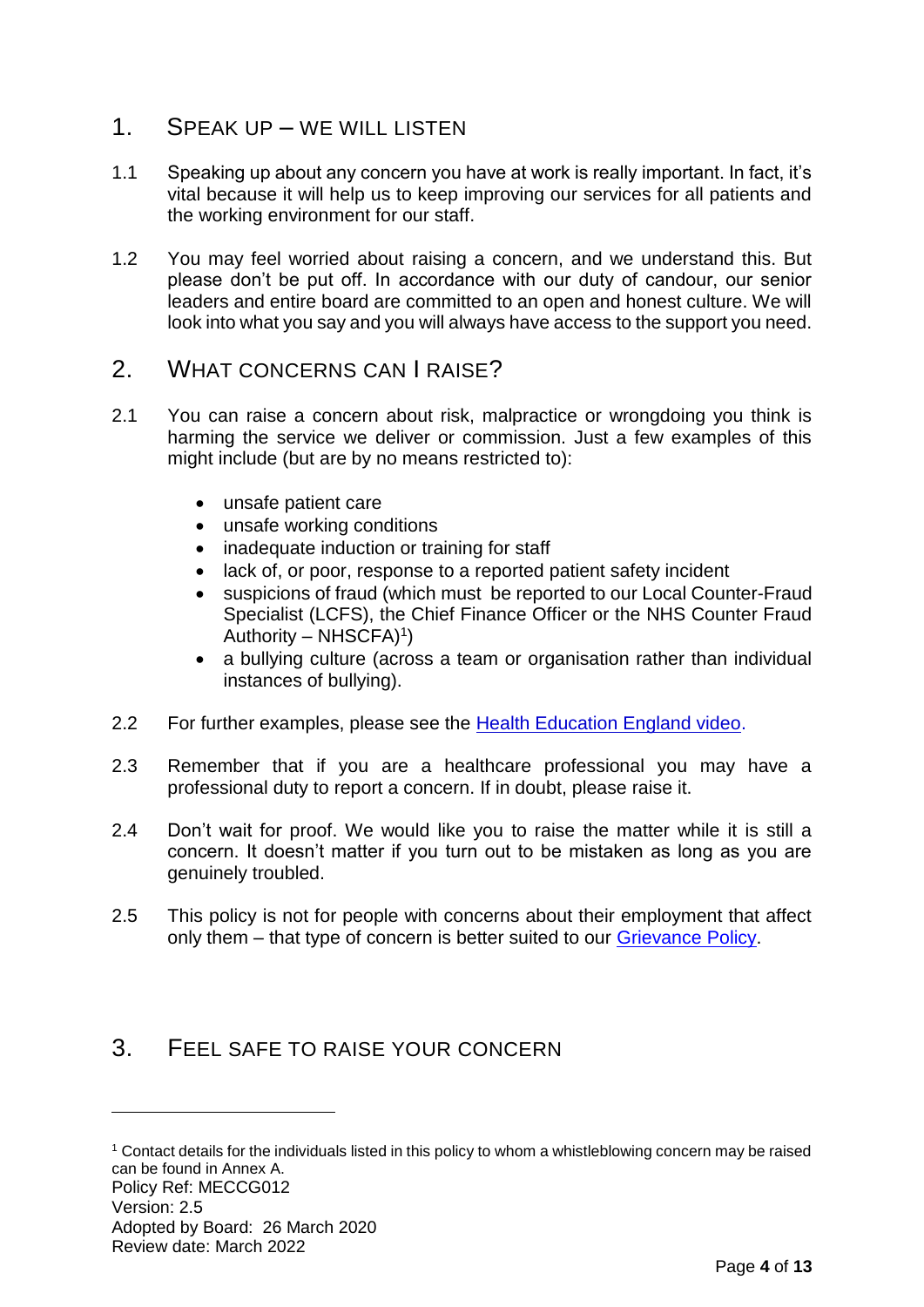- 3.1 If you raise a genuine concern under this policy, you will not be at risk of losing your job or suffering any form of reprisal as a result. We will not tolerate the harassment or victimisation of anyone raising a concern. Nor will we tolerate any attempt to bully you into not raising any such concern. Any such behaviour is a breach of our values as an organisation and, if upheld following investigation, could result in disciplinary action
- 3.3 Provided you are acting honestly, it does not matter if you are mistaken or if there is an innocent explanation for your concerns.

### 4. CONFIDENTIALITY

4.1 We hope you will feel comfortable raising your concern openly, but we also appreciate that you may want to raise it confidentially. This means that while you are willing for your identity to be known to the person you report your concern to, you do not want anyone else to know your identity. Therefore, we will keep your identity confidential, if that is what you want, unless required to disclose it by law (for example, by the police). You can choose to raise your concern anonymously, without giving anyone your name, but that may make it more difficult for us to investigate thoroughly and give you feedback on the outcome. The CCG is committed to thoroughly investigating all reports whether raised anonymously or not. However, if you are intending to raise a report anonymously, you should include as much information and, if relevant, any supporting documentation.

### 5. WHO CAN RAISE A CONCERN?

- 5.1 Anyone who works (or has worked) in the NHS, or for an independent organisation that provides NHS services can raise concerns. This includes agency workers, temporary workers, contracted workers, students, volunteers and governors.
- 6. WHO SHOULD LRAISE MY CONCERN WITH?
- 6.1 In many circumstances the easiest way to get your concern resolved will be to raise it formally or informally with your line manager or lead clinician. But where you don't think it is appropriate to do this, you can use any of the options set out below in the first instance.
- 6.2 If raising it with your line manager (or lead clinician) does not resolve matters, or you do not feel able to raise it with them, you can contact one of the following people:<sup>2</sup>
	- our Freedom to Speak Up Guardian this is an important role identified in the Freedom to Speak Up review to act as an independent and

1

.

<sup>2</sup> Annex B sets out an example of how a concern might be escalated through a local process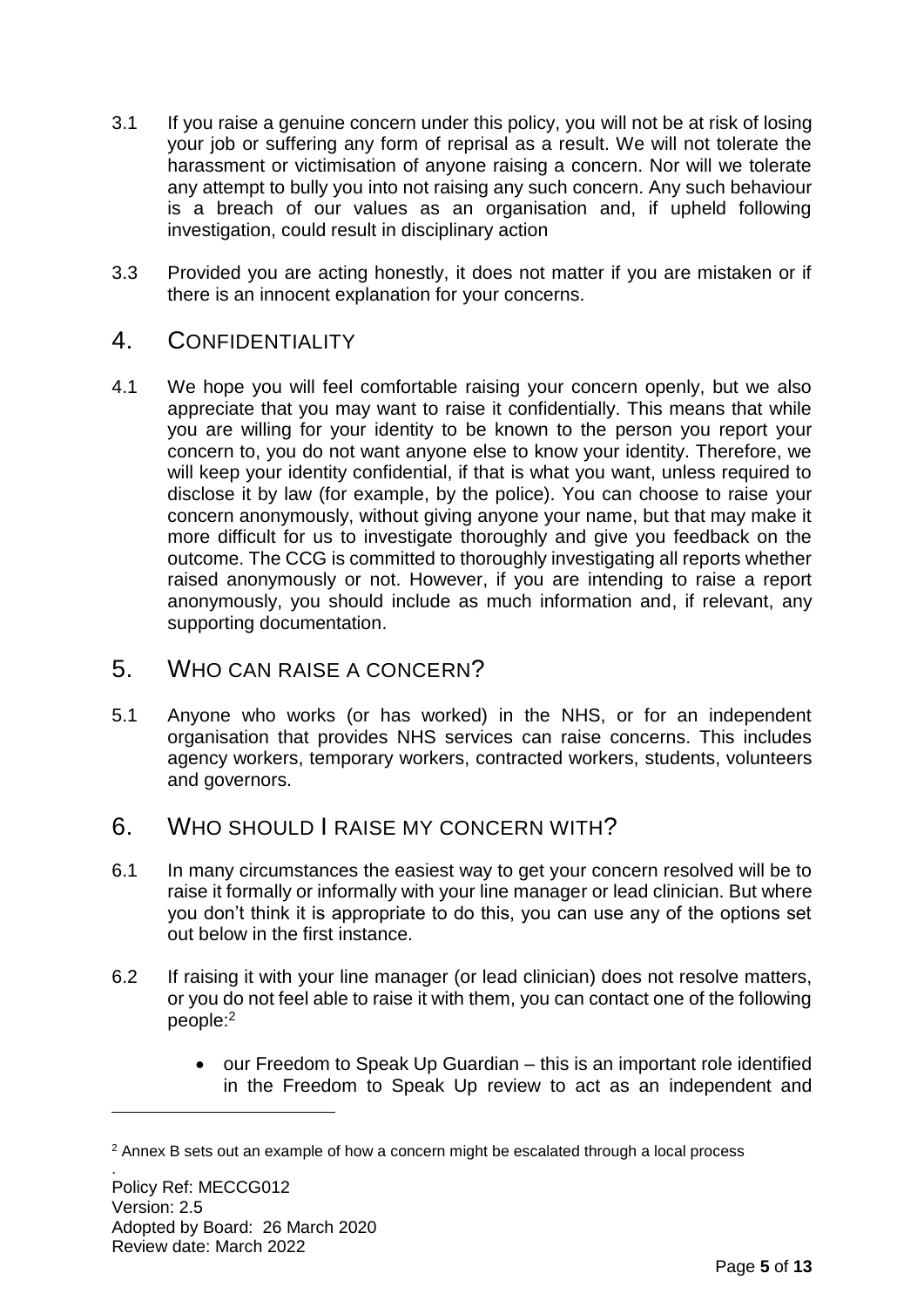impartial source of advice to staff at any stage of raising a concern, with access to anyone in the organisation, including the Accountable Officer or if necessary, outside the organisation. See **Annex A** for contact details.

- Head of Corporate Governance or one of our Safeguarding Leads.
- If the report concerns Fraud or Bribery, this must be reported to the Local Counter Fraud Specialist (LCFS) [eleni.gill@nhs.net](mailto:eleni.gill@nhs.net) or the Chief Finance Officer immediately, unless the LCFS or the Chief Finance Officer is implicated. If that is the case, you should report it to the NHS Fraud and Corruption Reporting Line (FCRL) on freephone 0800 028 4060 or at [https://cfa.nhs.uk/reportfraud.](https://cfa.nhs.uk/reportfraud)

Contact details are listed at **Annex A.**

- 6.4 All these people have been trained in receiving concerns and will give you information about where you can go for more support.
- 6.5 If for any reason you do not feel comfortable raising your concern internally, you can raise concerns with external bodies, listed on page 8.
- 7. ADVICE AND SUPPORT
- 7.1 Details on the local support available to you can be found here [http://www.midessexccg.nhs.uk/.](http://www.midessexccg.nhs.uk/) However, you can also contact the [Whistleblowing Helpline](http://wbhelpline.org.uk/) for the NHS and social care, your professional body or trade union representative.
- 8. HOW SHOULD I RAISE MY CONCERN?
- 8.1 You can raise your concerns with any of the people listed above in person, by phone or in writing (including email).
- 8.2 Whichever route you choose, please be ready to explain as fully as you can the information and circumstances that gave rise to your concern.

### 9. WHAT WE WILL DO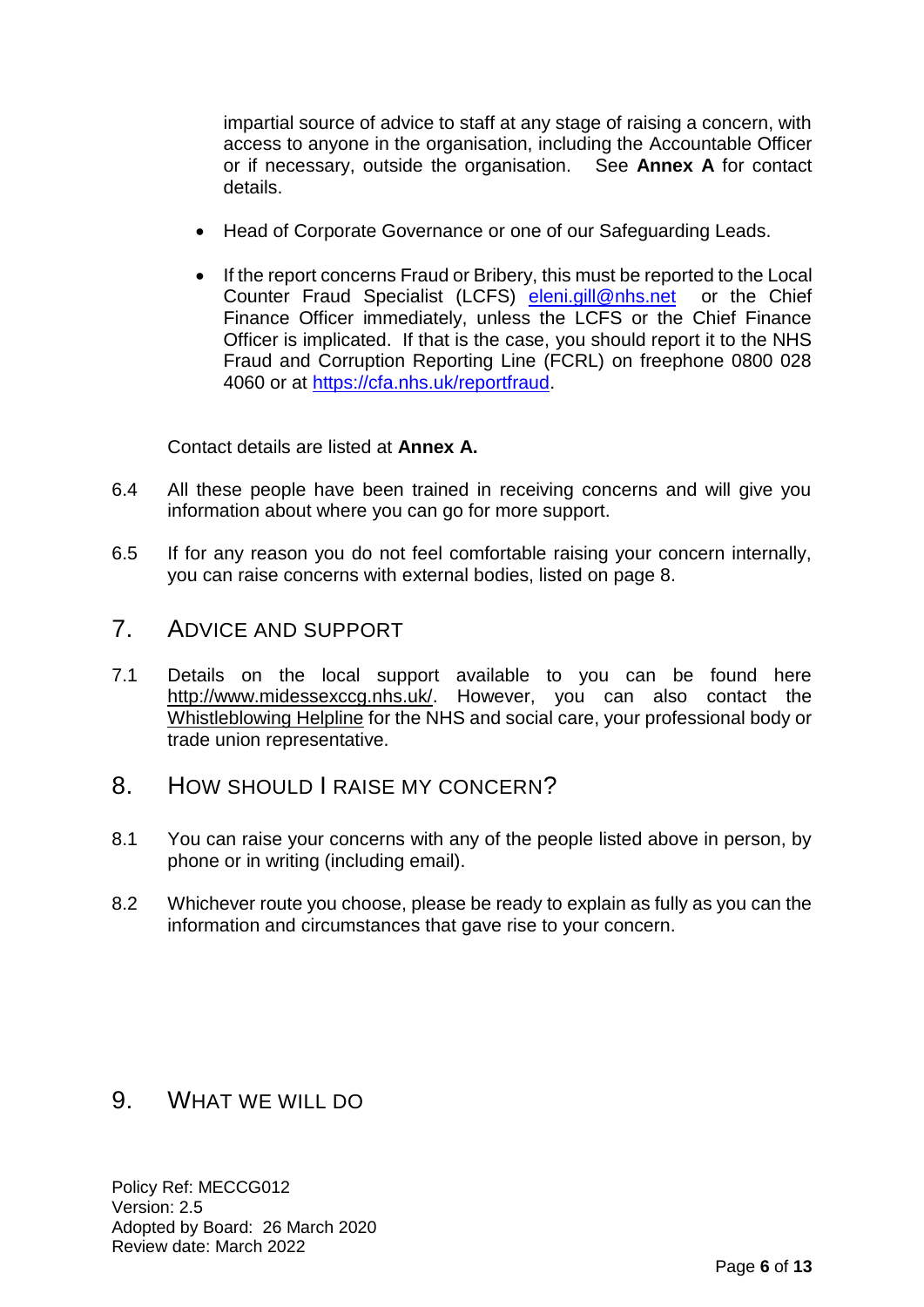- 9.1 We are committed to the principles of the Freedom to Speak Up review and its vision for raising concerns, and will respond in line with them (see **Annex C**).
- 9.2 We are committed to listening to our staff, learning lessons and improving patient care. On receipt the concern will be recorded and you will receive an acknowledgement within two working days. The central record will record the date the concern was received, whether you have requested confidentiality, a summary of the concerns and dates when we have given you updates or feedback. If you have submitted an anonymous report, this will not be possible but the matter will be investigated.

### **Investigation**

- 9.3 Where you have been unable to resolve the matter quickly (usually within a few days) with your line manager, we will carry out a proportionate investigation – using someone suitably independent (usually from a different part of the organisation) and properly trained – and we will reach a conclusion within a reasonable timescale (which we will notify you of). Wherever possible we will carry out a single investigation (so, for example, where a concern is raised about a patient safety incident, we will usually undertake a single investigation that looks at your concern and the wider circumstances of the incident<sup>3</sup>). The investigation will be objective and evidence-based, and will produce a report that focuses on identifying and rectifying any issues, and learning lessons to prevent problems recurring.
- 9.4 We may decide that your concern would be better looked at under another process; for example, our process for dealing with bullying and harassment. If so, we will discuss that with you.
- 9.5 Any employment issues (that affect only you and not others) identified during the investigation will be considered separately.

#### **Communicating with you**

9.6 We will treat you with respect at all times and will thank you for raising your concerns. We will discuss your concerns with you to ensure we understand exactly what you are worried about. We will tell you how long we expect the investigation to take and keep you up to date with its progress. Wherever possible, we will share the full investigation report with you (while respecting the confidentiality of others). We will agree the most suitable method of contacting you.

### **How will we learn from your concern?**

1

<sup>3</sup> If your concern suggests a Serious Incident has occurred, an investigation will be carried out in accordance with the [Serious Incident Framework.](https://www.england.nhs.uk/patientsafety/serious-incident/)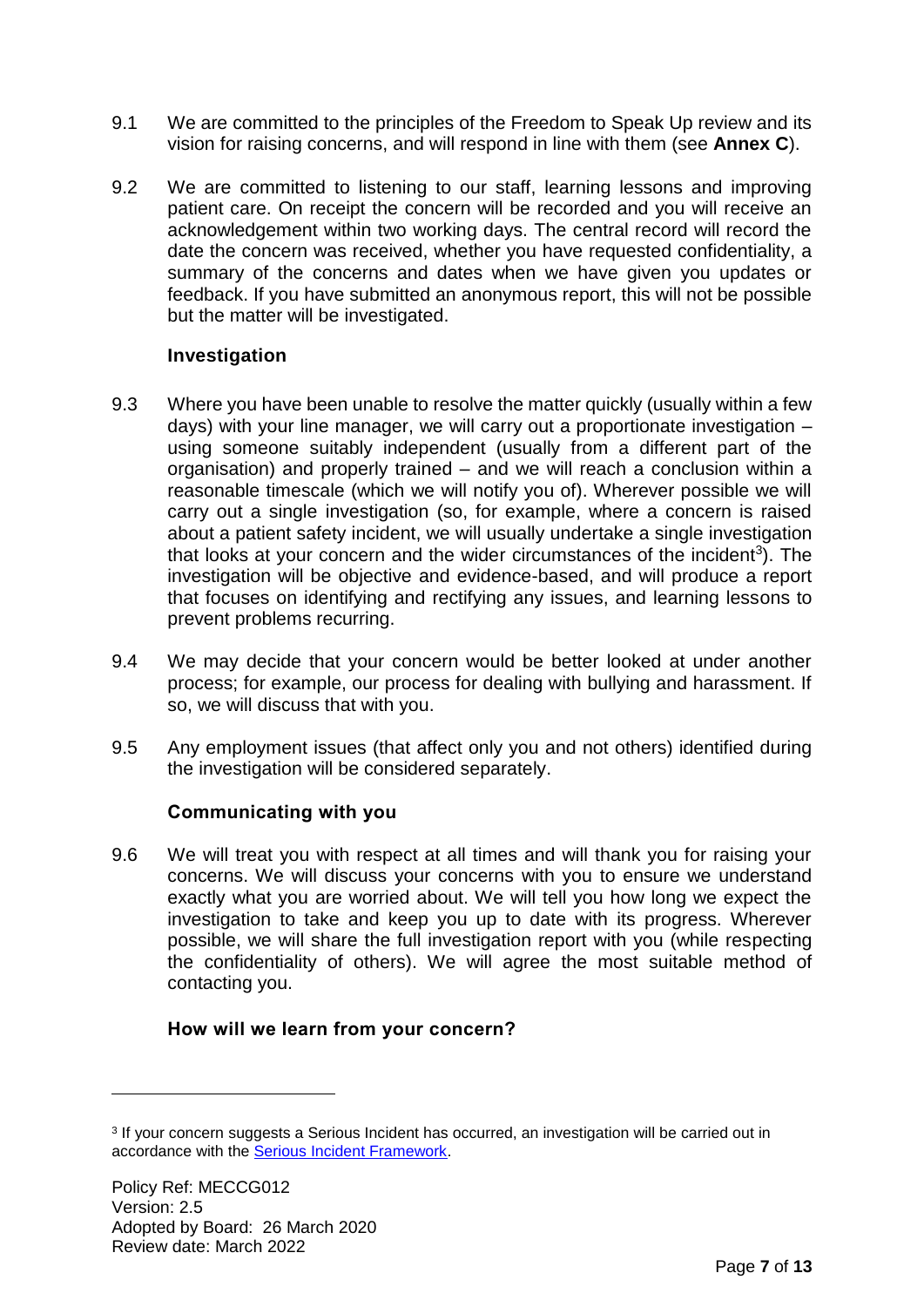9.7 The focus of the investigation will be on improving the service we provide for patients. Where it identifies improvements that can be made, we will track them to ensure necessary changes are made, and are working effectively. Lessons will be shared with teams across the organisation, or more widely, as appropriate.

### **Board oversight**

9.8 The Board will be given high level information about all concerns raised by our staff through this policy and what we are doing to address any problems. We will include similar high level information in our annual report. The Board supports staff raising concerns and wants you to feel free to speak up.

#### **Review**

9.9 We will review the effectiveness of this policy and local process at least annually, with the outcome published and changes made as appropriate.

### 10. RAISING YOUR CONCERN WITH AN OUTSIDE BODY

- 10.1 Alternatively, you can raise your concern outside the organisation with:
	- [NHS England and Improvement](https://www.gov.uk/government/organisations/monitor/about/complaints-procedure) for concerns about:
		- o how NHS trusts and foundation trusts are being run
		- o other providers with an NHS provider licence
		- o NHS procurement, choice and competition
		- $\circ$  the national tariff
		- o primary medical services (general practice)
		- o primary dental services
		- o primary ophthalmic services
		- o local pharmaceutical services
		- o
	- [Care Quality Commission](http://www.cqc.org.uk/content/who-we-are) for quality and safety concerns
	- [Health Education England](https://hee.nhs.uk/about-us/how-we-work) for education and training in the NHS
	- [NHS Counter](http://www.nhsbsa.nhs.uk/3350.aspx) Fraud Authority for concerns about fraud and corruption.

#### **Making a 'protected disclosure'**

10.2 There are very specific criteria that need to be met for an individual to be covered by whistleblowing law when they raise a concern (to be able to claim the protection that accompanies it). There is also a defined list of ['prescribed](https://www.gov.uk/government/uploads/system/uploads/attachment_data/file/510962/BIS-16-79-blowing-the-whistle-to-a-prescribed-person.pdf)  [persons',](https://www.gov.uk/government/uploads/system/uploads/attachment_data/file/510962/BIS-16-79-blowing-the-whistle-to-a-prescribed-person.pdf) similar to the list of outside bodies above, who you can make a protected disclosure to. To help you consider whether you might meet these

Policy Ref: MECCG012 Version: 2.5 Adopted by Board: 26 March 2020 Review date: March 2022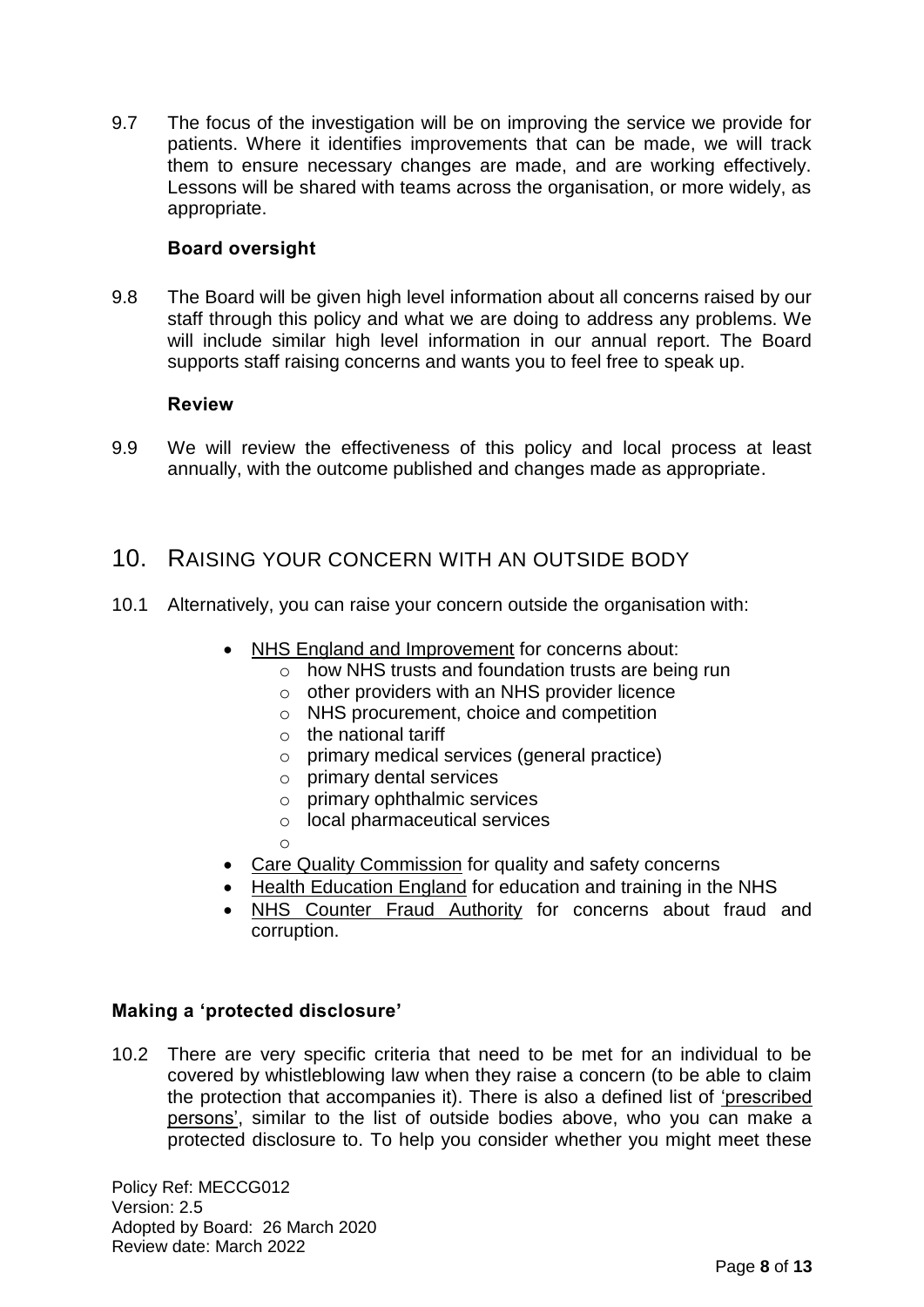criteria, please seek independent advice from the [Whistleblowing Helpline](http://wbhelpline.org.uk/) for the NHS and social care, [Public Concern at Work](http://www.pcaw.org.uk/) or a legal representative.

### **National Guardian Freedom to Speak Up**

10.3 The [National Guardian's Office](https://www.bing.com/search?q=national+guardian+freedom+to+speak+up&form=IENTHT&mkt=en-gb&httpsmsn=1&refig=5ef4dab7eb414c66989c4386334a14c1&sp=1&ghc=1&qs=AS&pq=national+guardian+free&sc=1-22&cvid=5ef4dab7eb414c66989c4386334a14c1) is an independent, non-statutory body with the remit to lead culture change in the NHS so that speaking up becomes business as usual. The office is not a regulator, but is sponsored by the CQC, NHS England and NHS Improvement. The National Guardian's office provides challenge, learning and support to the healthcare system as a whole by reviewing organisation's speaking up culture and the handling of concerns where they have not followed good practice.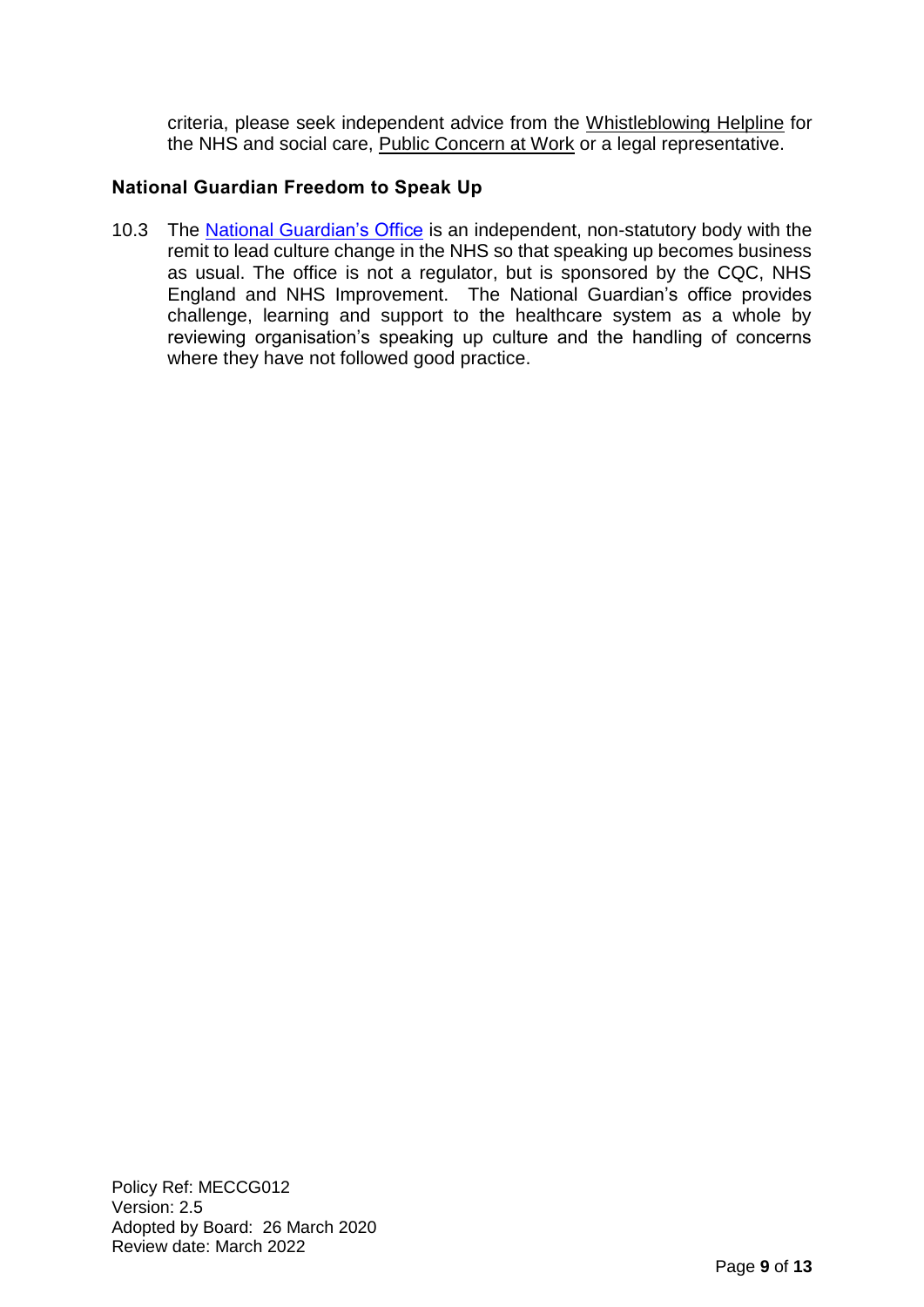# ANNEX A: KEY CONTACT DETAILS

| <b>Role</b>             | <b>Name</b>       | <b>Telephone</b> | <b>Email</b>                    |
|-------------------------|-------------------|------------------|---------------------------------|
| Freedom to              | John Gilham       | 07710206001      | john.gilham@nhs.net             |
| Speak Up                |                   |                  |                                 |
| Guardian                |                   |                  |                                 |
| Executive               | <b>Viv Barnes</b> | 01245 398139     | viv.barnes@nhs.net              |
| Director for            |                   | 07891 303745     |                                 |
| Whistleblowing          |                   |                  |                                 |
| (Director of            |                   |                  |                                 |
| Governance &            |                   |                  |                                 |
| Performance)            |                   |                  |                                 |
| <b>Clinical Vice-</b>   | Dr Julie          | <b>TBC</b>       | Julie.mcgeachy1@nhs.net         |
| Chair                   | McGeachy          |                  |                                 |
| Head of                 | Sara              | 01245 398731     | sara.oconnor@nhs.net            |
| Corporate               | O'Connor          | 07769 161681     |                                 |
| Governance              |                   |                  |                                 |
| Safeguarding            | Jackie            | 01245 398064     |                                 |
| <b>Adults Lead</b>      | <b>Barrett</b>    | 07508 108674     | jackie.barrett1@nhs.net         |
|                         |                   |                  |                                 |
| Safeguarding            | Leila Francis     | 01245 459472     | leila.francis@nhs.net           |
| Children Lead           |                   | 07875            |                                 |
|                         |                   | 086090           |                                 |
| Director of             | Rachel            | 01245 459431     | rachel.hearn@nhs.net            |
| Nursing &               | Hearn             | 07827 976937     |                                 |
| Quality                 |                   |                  |                                 |
|                         |                   |                  |                                 |
| <b>Local Counter</b>    |                   | 07827 308906     |                                 |
| <b>Fraud Specialist</b> | Eleni Gill        |                  | eleni.gill@nhs.net              |
| <b>NHS Counter</b>      |                   | 0800 028 40 60   | https://cfa.nhs.uk/reportfraud. |
| <b>Fraud Authority</b>  |                   |                  |                                 |
|                         |                   |                  |                                 |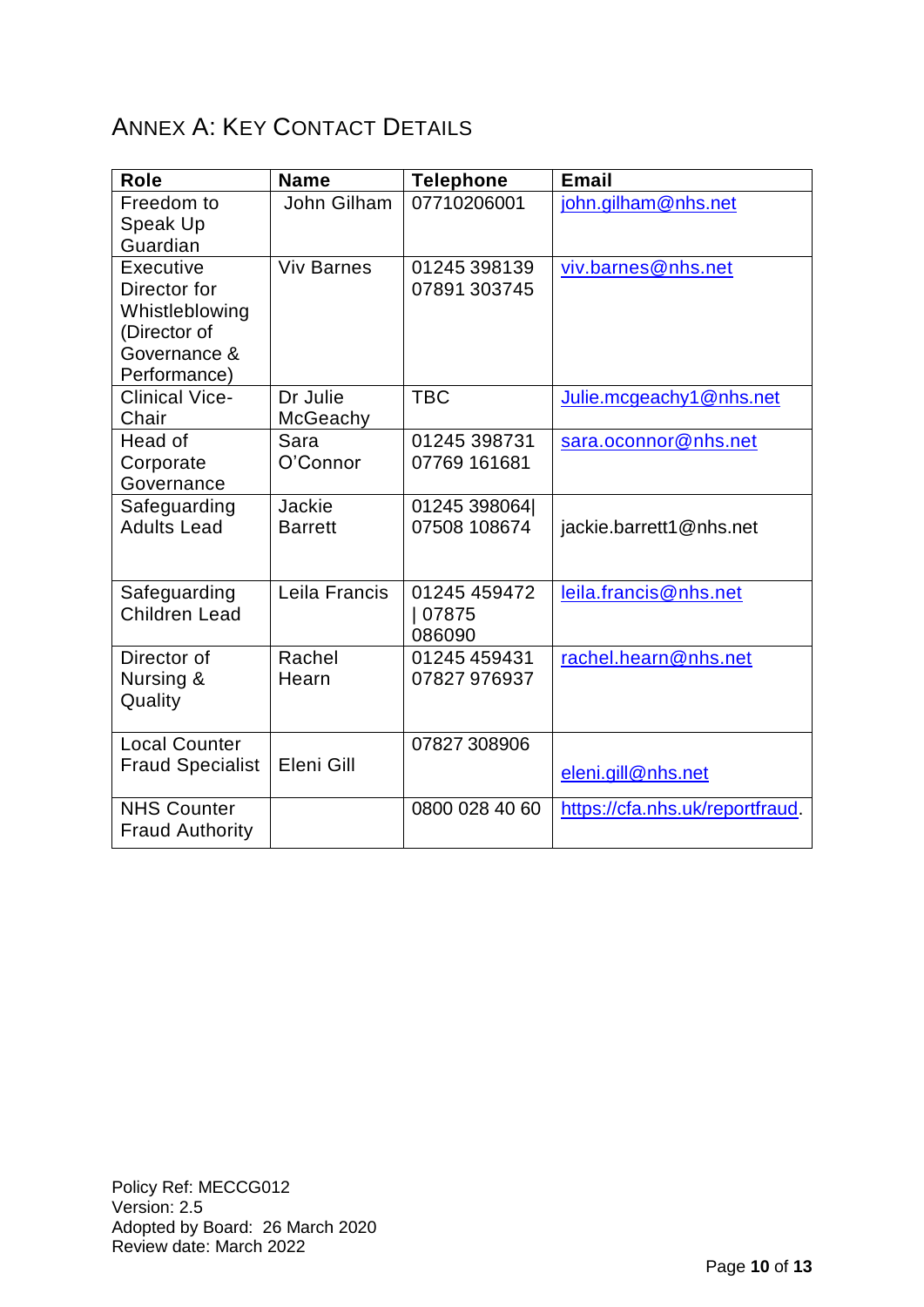# ANNEX B: EXAMPLE PROCESS FOR RAISING AND ESCALATING A CONCERN

### **Step one**

If you have a concern about a risk, malpractice or wrongdoing at work, we hope you will feel able to raise it first with your line manager, lead clinician or tutor (for students). This may be done orally or in writing.

#### **Step two**

If you feel unable to raise the matter with your line manager or lead clinician, for whatever reason, please raise the matter with our local Freedom to Speak Up Guardian.

This person has been given special responsibility and training in dealing with whistleblowing concerns. They will:

- treat your concern confidentially unless otherwise agreed
- ensure you receive timely support to progress your concern
- escalate to the board any indications that you are being subjected to detriment for raising your concern
- remind the organisation of the need to give you timely feedback on how your concern is being dealt with
- ensure you have access to personal support since raising your concern may be stressful.

If you want to raise the matter in confidence, please say so at the outset so that appropriate arrangements can be made.

#### **Step three**

If these channels have been followed and you still have concerns, or if you feel that the matter is so serious that you cannot discuss it with any of the above, please contact our Executive Director with responsibility for whistleblowing or our Clinical Vice Chair.

#### **Step four**

You can raise concerns formally with external bodies – see page 8.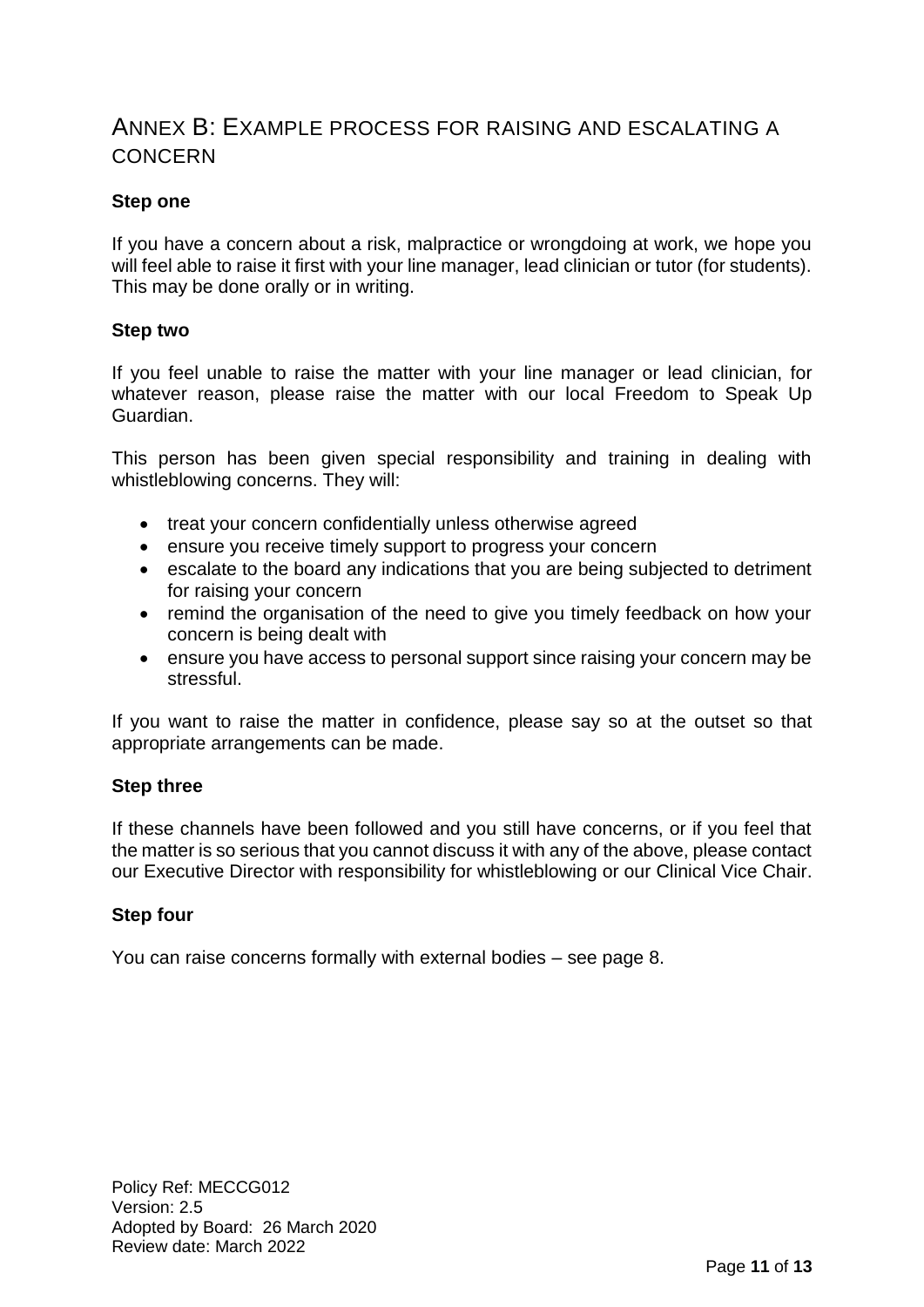# ANNEX C: A VISION FOR RAISING CONCERNS IN THE NHS



Source: Sir Robert Francis QC (2015) Freedom to Speak Up: an independent report [into creating an open and honest reporting culture in the NHS.](http://webarchive.nationalarchives.gov.uk/20150218150343/http:/freedomtospeakup.org.uk/the-report/)

Policy Ref: MECCG012 Version: 2.5 Adopted by Board: 26 March 2020 Review date: March 2022